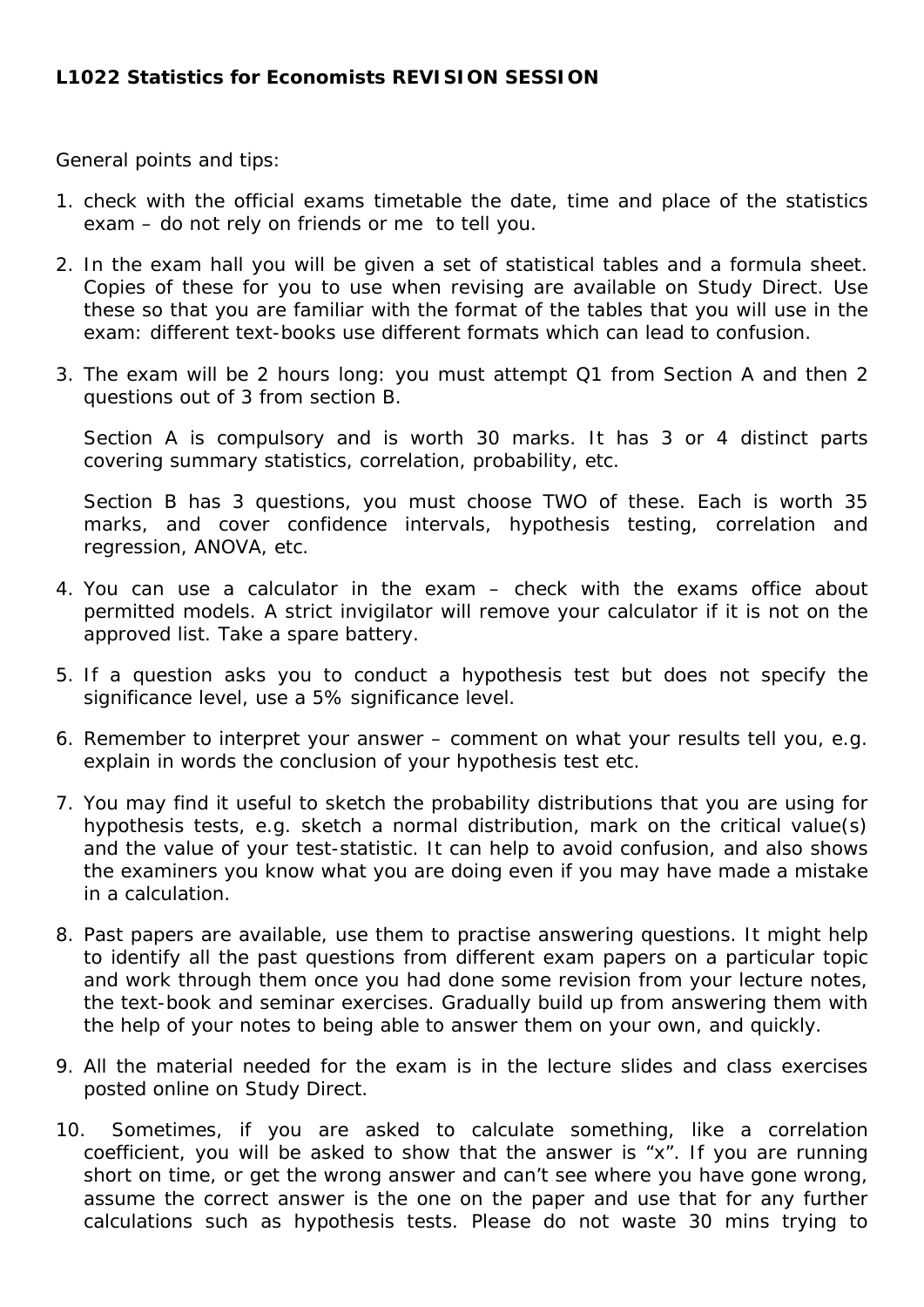calculate something that is only worth 5 marks.

- 11. Follow the steps for hypothesis testing that we have used throughout the Statistics course:
- Write down the null hypothesis and the alternative (the null usually contains an equal sign)
- Decide which probability distribution you need to use [what are you testing? how big is the sample?] and look up the critical value(s) from the tables. Sketch these on a graph.
- Calculate the test-statistic
- Compare the test-statistic with the critical value(s) and decide if you are rejecting or not rejecting the null hypothesis. Explain what this means.
- 12. Don't get too distracted by the wording of a question. Just think of the numbers – sample 1 of size n and mean x-bar etc.
- 13. Finally, two hours is not very long. You will need to work fast and accurately, so practise as much as you can beforehand.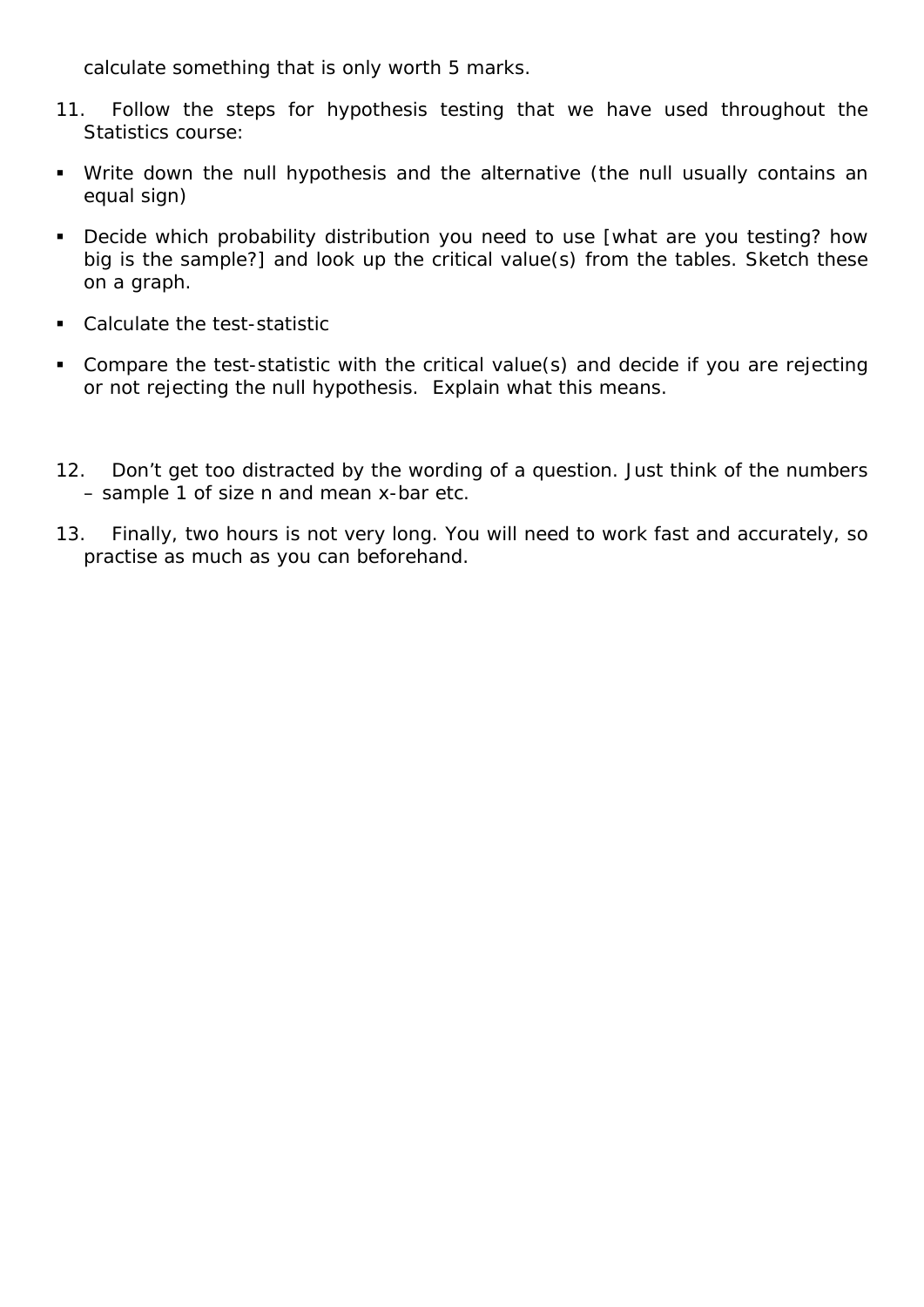| <b>TOPICS TO BE REVISED</b> |                   |                                                                       |
|-----------------------------|-------------------|-----------------------------------------------------------------------|
|                             | Topic             | <b>Techniques</b>                                                     |
| 1                           | Summarising       | Mean, median, mode, standard deviation, variance, plotting graphs,    |
|                             | data              | z-scores, chebyshev's rule                                            |
| 2                           | Probability       | Simple probability concepts; probability distributions (Normal, t, F, |
|                             |                   | Chi-squared)                                                          |
| 3                           | Confidence        | Constructing and interpreting confidence intervals for                |
|                             | intervals         | means and proportions                                                 |
|                             |                   | differences between means and proportions. Remember when to           |
|                             |                   | use $t$ (small samples, $n = < 25$ ) and when to use normal           |
|                             |                   | distribution (large samples, n>25).                                   |
|                             |                   | Variances (using the chi-squared distribution)<br>٠                   |
| $\overline{4}$              | <b>Hypothesis</b> | Testing hypotheses about:                                             |
|                             | testing           | the mean and proportion from a single sample (t or z)                 |
|                             |                   | differences between two means and two proportions (t or z)<br>٠       |
|                             |                   | from different samples, independent and matched/paired                |
|                             |                   | samples                                                               |
|                             |                   | differences between variances (F-test)                                |
|                             |                   | comparing actual and expected values (chi-squared)<br>٠               |
|                             |                   | contingency tables (chi-squared)                                      |
|                             |                   | analysis of variance (F-test)                                         |
| 5                           | Correlation       | Calculation, interpretation and significance testing of the Pearson   |
|                             |                   | correlation coefficient and of the Spearman rank                      |
| 6                           | Regression        | Interpretation of OLS regression output from Excel:                   |
|                             |                   | regression coefficients, their standard errors and t-statistics and   |
|                             |                   | p-values; pay particular attention to units of variables.             |
|                             |                   | test the individual significance of the regression coefficients.<br>٠ |
|                             |                   | how to use regression coefficients to calculate elasticities.         |
|                             |                   | interpretation of $R^2$ and F-test of the overall significance of the |
|                             |                   | regression                                                            |